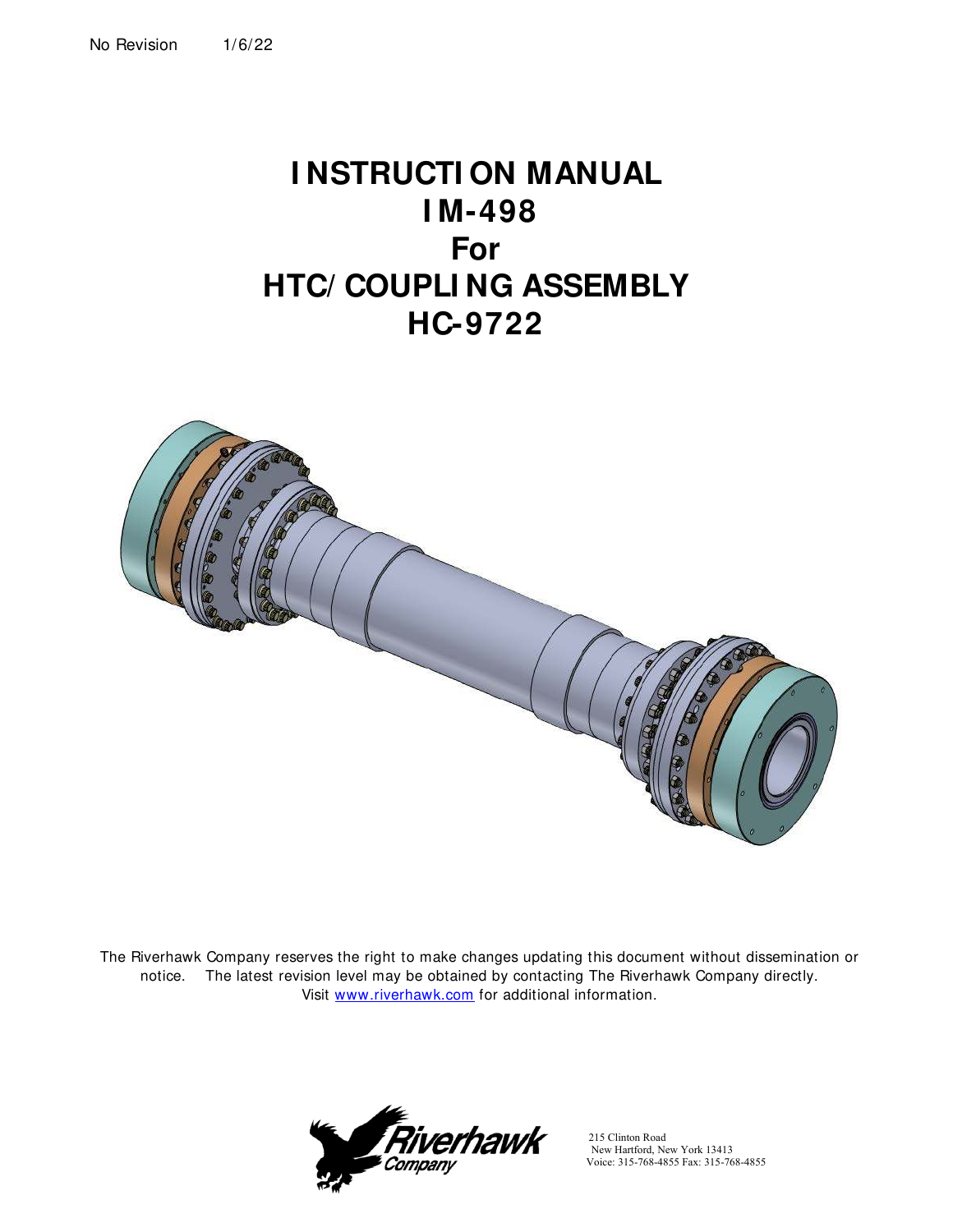# **Contents:**

| <b>Section Description</b> |                                                     | Page           |
|----------------------------|-----------------------------------------------------|----------------|
| 1.                         | <b>General Description</b>                          | 3              |
|                            | 1.1. Warnings and Cautions                          | 5              |
|                            | 1.2. Tools and Hardware Required                    | 5              |
|                            | 1.3. Support Documents                              | 6              |
|                            | 1.4. Technical Support                              | 6              |
|                            | 1.5. General Installation Procedures                | $\overline{7}$ |
|                            | 1.6. General Removal Procedures                     | 7              |
|                            | 1.7. Match-Marking                                  | 7              |
| 2.                         | <b>Machinery Alignment</b>                          | 8              |
| 3.                         | <b>HTC/ Hub Assembly Installation</b>               | 9              |
| 4.                         | <b>Flex Assembly and Center Spacer Installation</b> | 14             |
| 5.                         | <b>Center Spacer and Flex Assembly Removal</b>      | 18             |
| 6.                         | <b>HTC/ Hub Assembly Removal</b>                    | 22             |
| 7.                         | <b>Maintenance and Inspection</b>                   | 25             |

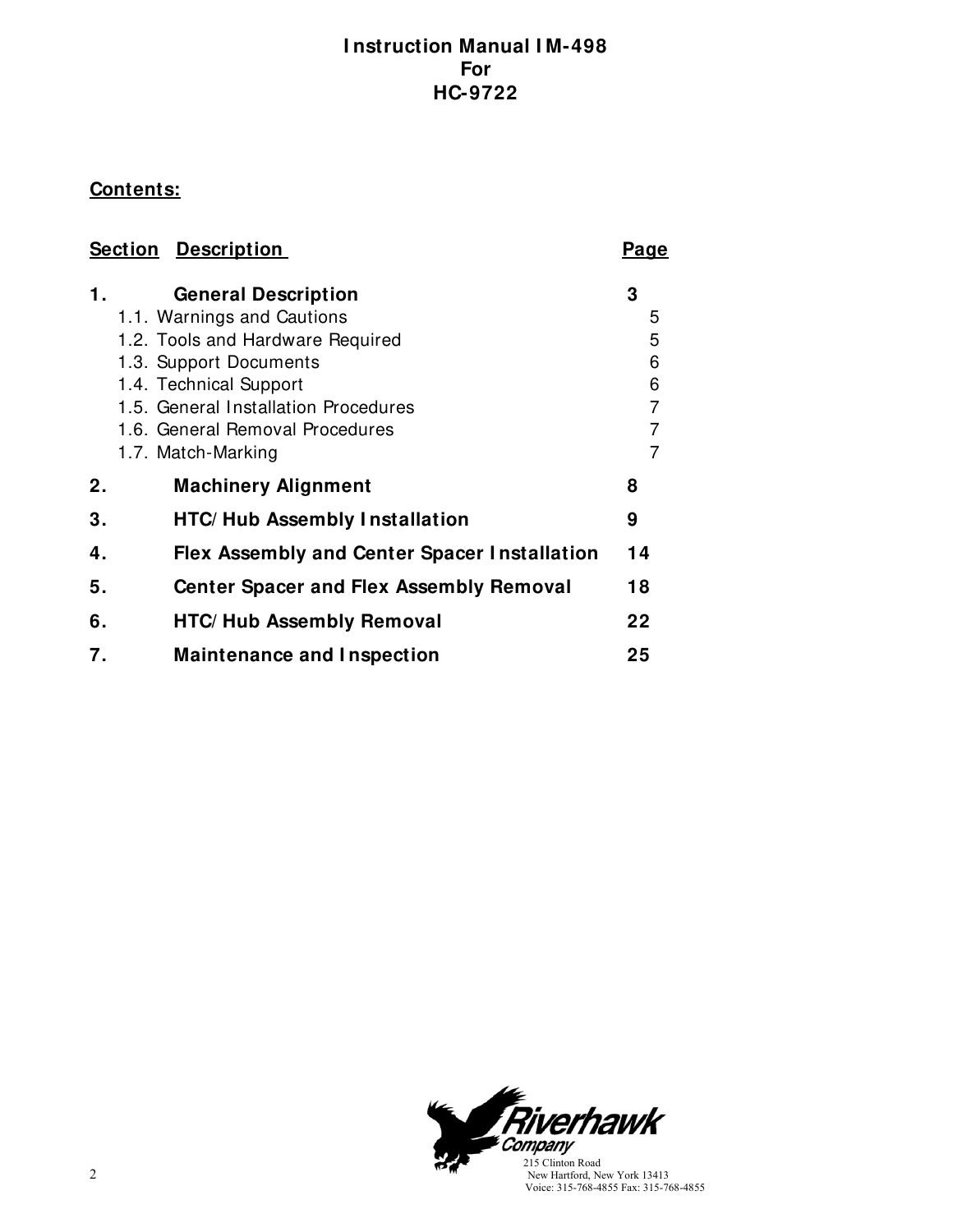### **1. General Description**

This unit consists of a Riverhawk flexible coupling with a Riverhawk Hydraulic Torque Coupler and hub on each end to interface with the customer shaft.

The Riverhawk flexible coupling consists of a center spacer tube bolted to a flex assembly at each end. It also includes all of the applicable hardware.

The Hydraulic Torque Coupler (HTC) connects the hub to the shaft. It accomplishes this by squeezing the hub OD with very high pressure. This pressure forces the hub to squeeze down onto the shaft producing a tight fit. Squeeze is produced when hydraulic pressure is applied. This separates the piston and cylinder of the HTC. As these rings separate, they ride up the slopes of the collet generating interference. Figure 1a shows the hub mounted on the shaft using an HTC. Prior to assembly, the hub and shaft have been machined to produce a keyless, cylindrical slip fit.

A tool kit is also supplied with the coupling with components used during installation or removal of the hub/HTC from the shaft ends, as shown in Figure 1b.



**Figure 1 – Components**

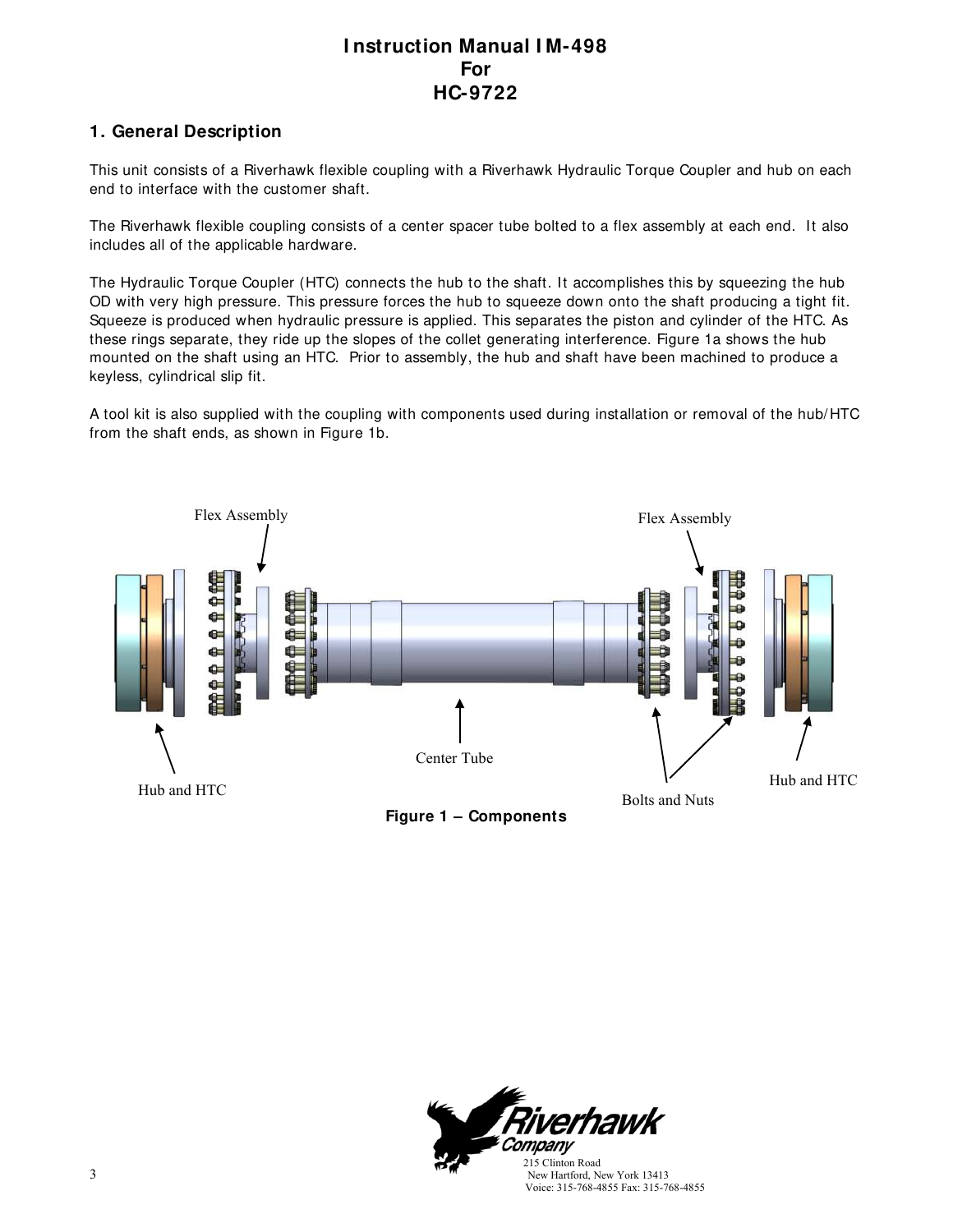

**Figure 1a – HTC/ Hub Assembly Cross-Section**



**Figure 1b – Tool Kit**

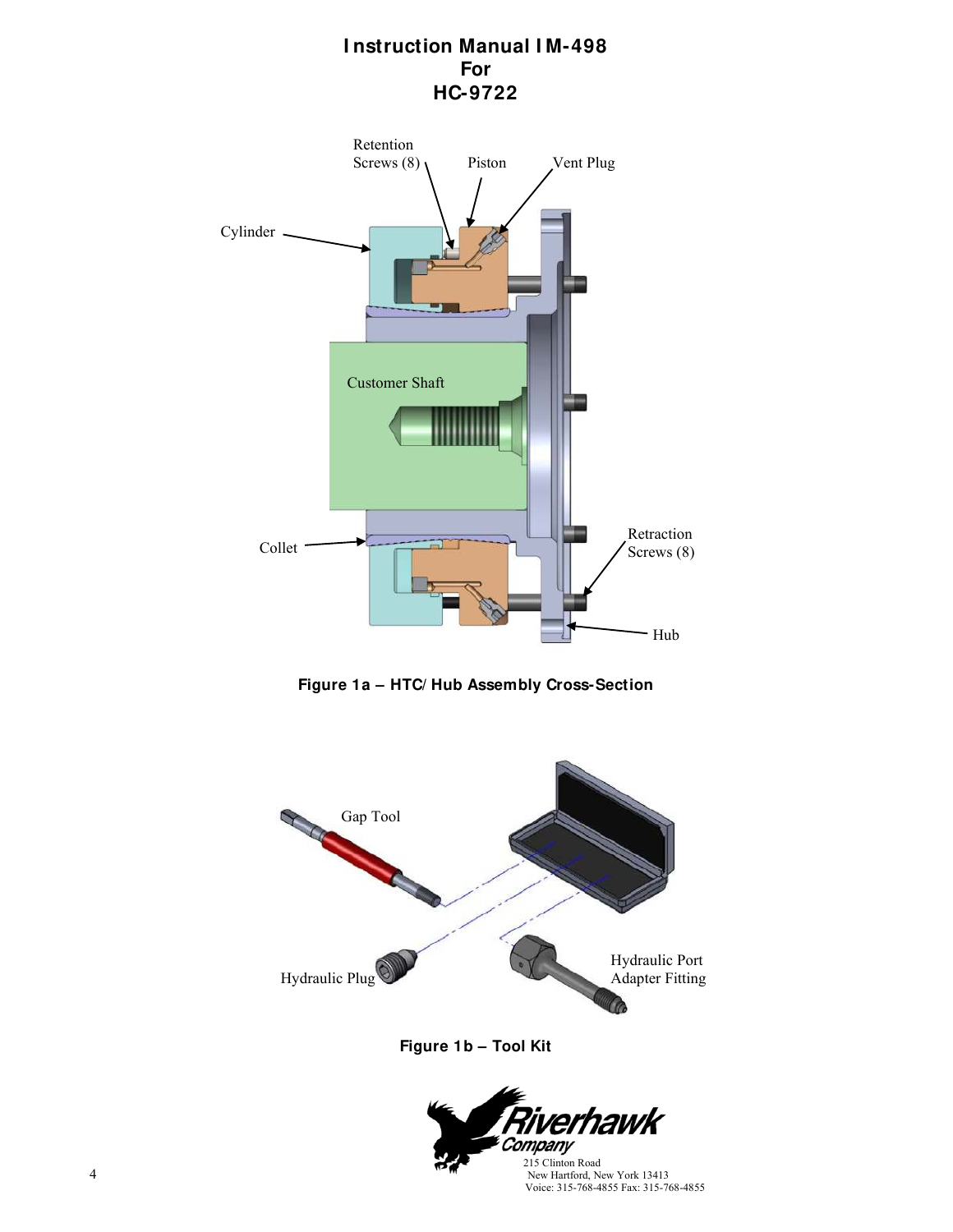#### **1.1 Warnings and Cautions**

Below is a list of warnings and cautions. Be sure to heed the warnings and cautions as they apply to each step of assembly and disassembly.

**Caution**: Possible equipment damage. Do not put excessive torque on the hydraulic port adapter. Do not pull on hydraulic port adapter (See Figure 5).

#### **Warning**: **Crush hazard, Keep fingers and objects out of the HTC gap when releasing pressure.**

**Caution:** DO NOT exceed the **"MAX GAP**" listed on drawing HC-9722. This is a limit value.

**Caution:** Watch three things while applying hydraulic pressure.

- **First**: watch the gap. Stop pumping if it exceeds the "MAX GAP" stated on the drawing.
- **Second: Do Not apply more than 8,000 psi.**
- **Third**: retract all screws completely. Make sure that all set screws are fully retracted before releasing the pressure during removal.

**Caution:** Do not dent or scratch the outside surfaces of the thin flexible diaphragms that are exposed when being installed. If damage is seen on this surface, contact Riverhawk before use.

#### **1.2 Tools and Hardware Required**

The following are tools required to install, operate, and remove HC-9722.

| Part Number              | <b>Description</b><br>Hydraulic pump and hose kit capable of 10,000 psi. (Riverhawk | Installation<br>х | Removal<br>х |
|--------------------------|-------------------------------------------------------------------------------------|-------------------|--------------|
| MP-2349                  | supplies pumps designed to simplify HTC operation)                                  |                   |              |
| -                        | Set of inch hex keys                                                                | X                 | X            |
|                          | Dial Caliper (or Gap Tool Below)                                                    | X                 |              |
| $\overline{\phantom{0}}$ | Oil Drain Pan                                                                       | X                 | X            |
|                          | Set of Inch Combination Wrenches                                                    | X                 | х            |
| $\overline{\phantom{0}}$ | Torque Wrench                                                                       | X                 |              |
| GT-9731*                 | Installation and Removal Tool Kit includes:                                         |                   |              |
|                          | 7501223<br>Gap Tool, HTC                                                            | x                 |              |
|                          | 2001992<br>3/8-24 Hydraulic Port Adapter Fitting                                    | X                 | х            |
|                          | 3/8-24 Hydraulic Plug<br>2001299                                                    | х                 | х            |

\* Supplied with HC-9722 coupling

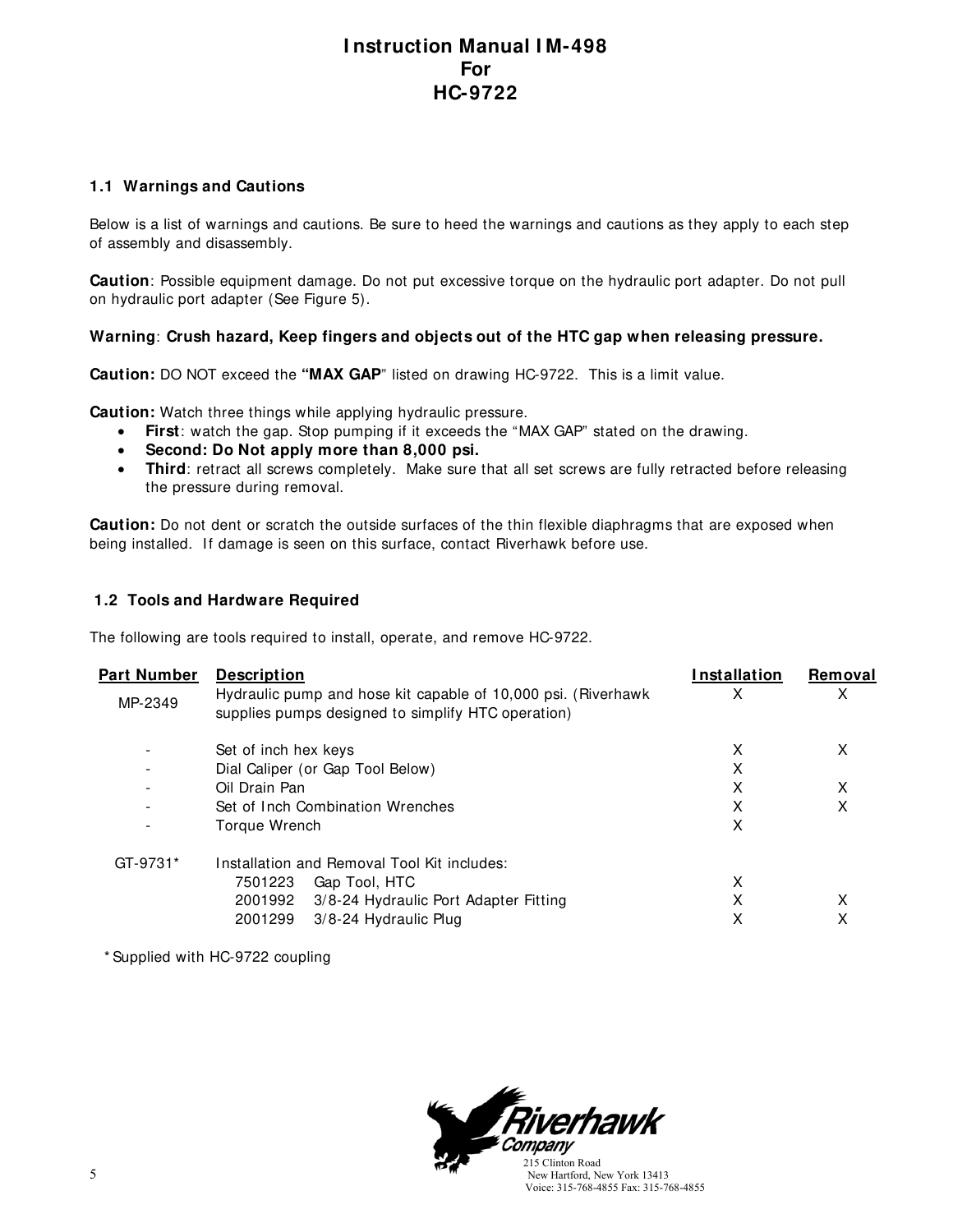#### **1.3 Support Documents**

Please obtain and read carefully the latest revision of the following documents before proceeding with installation.

| Document<br>Number | Title                              | <b>Source</b>     |
|--------------------|------------------------------------|-------------------|
| IM-498             | Instruction Manual for HC-9722     | Riverhawk Company |
| HC-9722            | HTC/Flex Coupling Assembly Drawing | Riverhawk Company |

#### **1.4 Technical Support**

Technical support can be found by contacting:

#### **Riverhawk Company**

215 Clinton Road New Hartford, NY 13413

Phone: (315) 768-4855 Fax: (315) 768-4941 E-mail: service@riverhawk.com

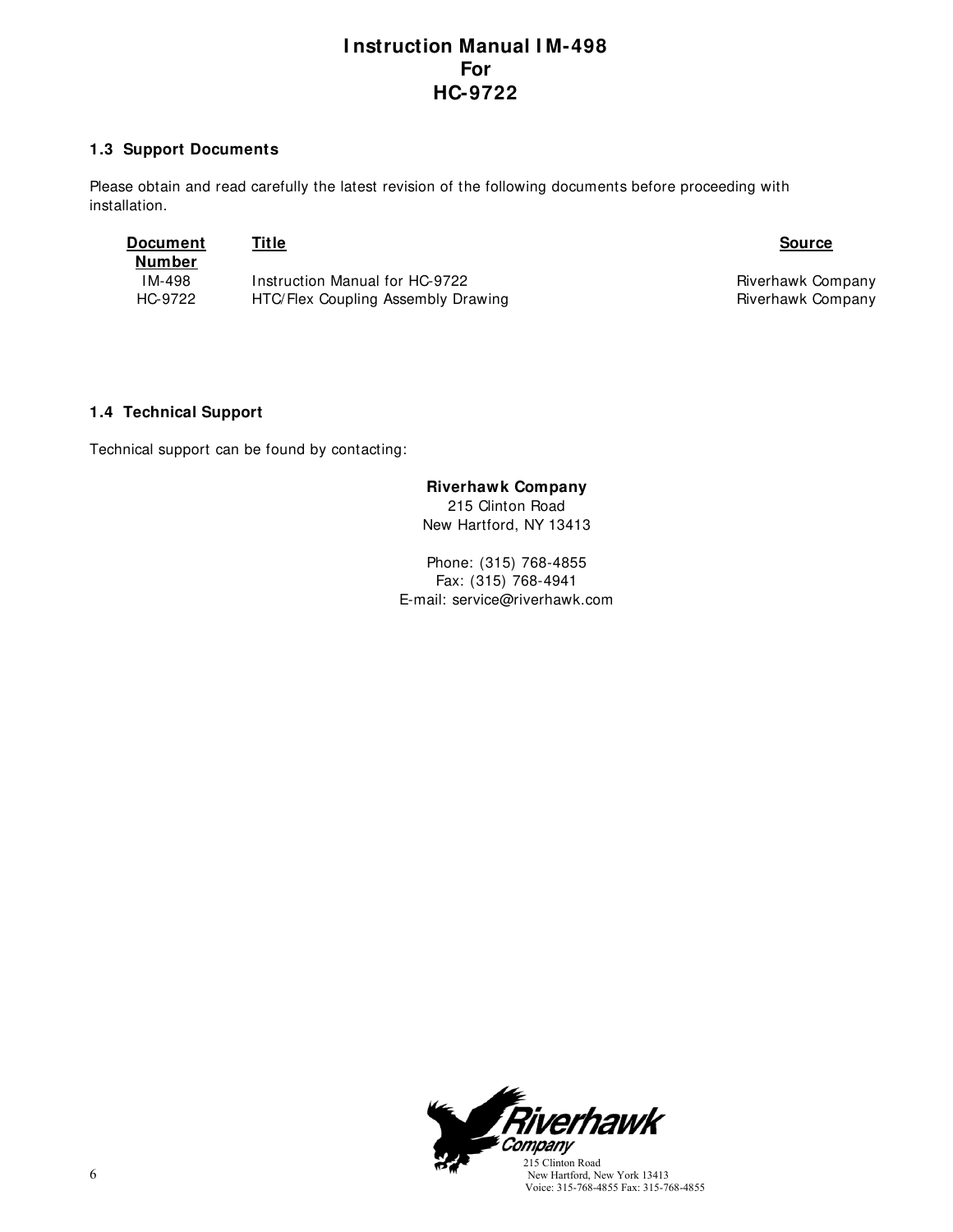#### **1.5 General I nstallation Procedure**

Below is a very abbreviated summary on the installation of the HC-9722 components. Also noted is the section of this manual in which you will find more detailed descriptions and diagrams. Be sure to read these instructions completely before proceeding with installation.

1) Align machinery and determine required hub position on shaft (See Section 2.)

- 2) Install both HTC/Hub assemblies onto the shafts (see Section 3.)
- 3) Install both flex assemblies onto the hubs (see Section 4.1)
- 4) Install the center spacer tube (see Section 4.2)

#### **1.6 General Removal Procedure**

Below is a very abbreviated summary on the removal of the HC-9722 components. Also noted is the section of this manual in which you will find more detailed descriptions and diagrams. Be sure to read these instructions completely before proceeding with removal.

- 1) Remove the center spacer tube (see Section 5.1)
- 2) Remove both flex assemblies from the hubs (see Section 5.2)
- 3) Remove both HTC/Hub assemblies from the shafts (see Section 6.)

#### **1.7 Match-Marking**

The five main rotating assemblies included in HC-9722 (drive-end hub/ clamp assembly, drive-end flex assembly, center spacer tube, load-end flex assembly, and load-end hub/clamp assembly) have been individually dynamically balanced. To ensure balance is maintained, components in these assemblies must remain clocked properly. Match-marks have been scribed on components in these assemblies to be used to ensure alignment is proper. Match mark alignment is described in sections below.

Since the entire unit has not been balanced together, the five main assemblies can be bolted to each other clocked in any position (with the exception of the center tube). Therefore MATCH MARKS ON ONE MAIN ASSEMBLY DO NOT NEED TO BE ALIGNED WITH MATCH MARKS ON THE OTHER TWO MAIN ASSEMBLIES. For example, match mark on the flex assembly flange OD does not need to be aligned with match marks on the hub flange OD.

The center tube has match-marks at both ends that must be aligned with match marks of the flex assemblies in order to provide access to jacking taps during the removal process.

#### **Dis-assembly of the three main rotating assemblies is not needed, and should not be done unless authorized by Riverhawk, or by Riverhawk-trained personnel.**



 New Hartford, New York 13413 Voice: 315-768-4855 Fax: 315-768-4855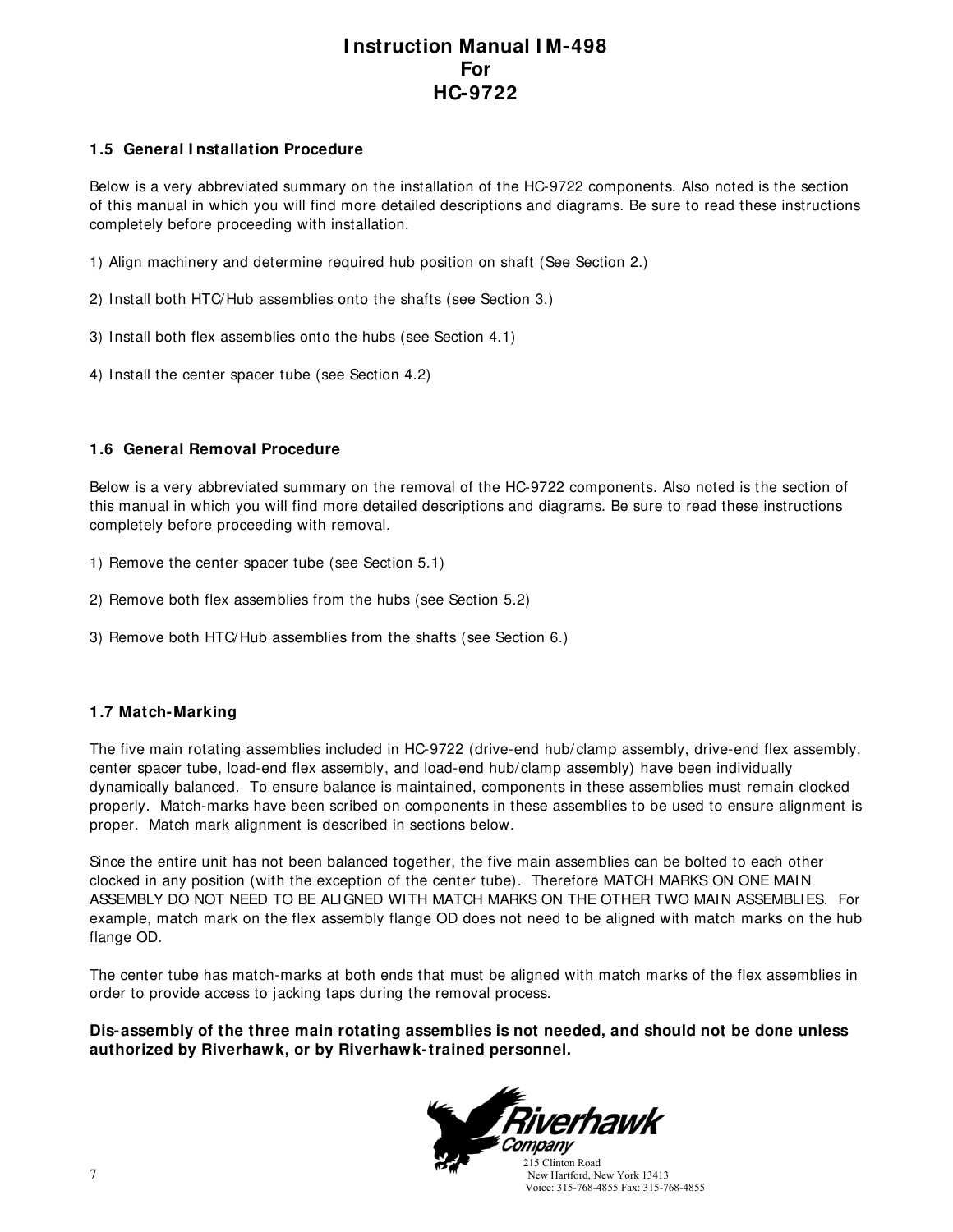#### **2. Machinery Alignment**

Machinery should be aligned per the equipment manufacturer's instructions, ensuring the coupling will be operated within the rated misalignments shown on drawing HC-9722. The coupling is designed to operate at the normal torque while subjected to full axial and angular misalignment ratings stated on the drawing. Note that to minimize reaction loads on machinery bearings, it is best to keep misalignment as low as possible, regardless of coupling capability.

Proper placement of the hubs on the shaft end depends on the actual length of the coupling center tube, coupling flex assemblies, actual recess depth of the hubs, actual distance between shaft ends, and required installed axial pre-stretch. With the shafts properly positioned after alignment (against thrust bearings for example), measure and record distance between shaft ends. The center tube has the actual length scribed on the OD ( $L = xx.xxx$ ). The flex assemblies have the actual lengths scribed on the OD. The hubs have the actual depth of the recess from the flange face scribed in the recess. Using the actual distances, the required hub overhang from the shaft ends can be found:

> **BSE** = ACTUAL DISTANCE BETWEEN SHAFT ENDS **D1** = ACTUAL DRIVE HUB FLANGE RECESS DEPTH (NOMINAL = 0.807") **D2** = ACTUAL LOAD HUB FLANGE RECESS DEPTH (NOMINAL = 0.807") **LF1** = ACTUAL DRIVE-END FLEX ASSEMBLY LENGTH (NOMINAL = 2.825") **LF2** = ACTUAL LOAD-END FLEX ASSEMBLY LENGTH (NOMINAL = 2.825") **LT** = ACTUAL CENTER TUBE LENGTH (NOMINAL = 22.736") **PRE** = REQUIRED PRE-STRETCH

REQUIRED HUB OVERHANG FROM SHAFT END = (BSE – D1 – D2 – LF1 – LF2 - LT – PRE) / 2



### **Figure 2 – Hub Overhang Calculation**

Note that during installation, one end of the center tube will be the last joint bolted together. The distance between the mating flange faces of this joint will equal the actual prestretch achieved. This gap should be measured during installation to verify proper prestretch.

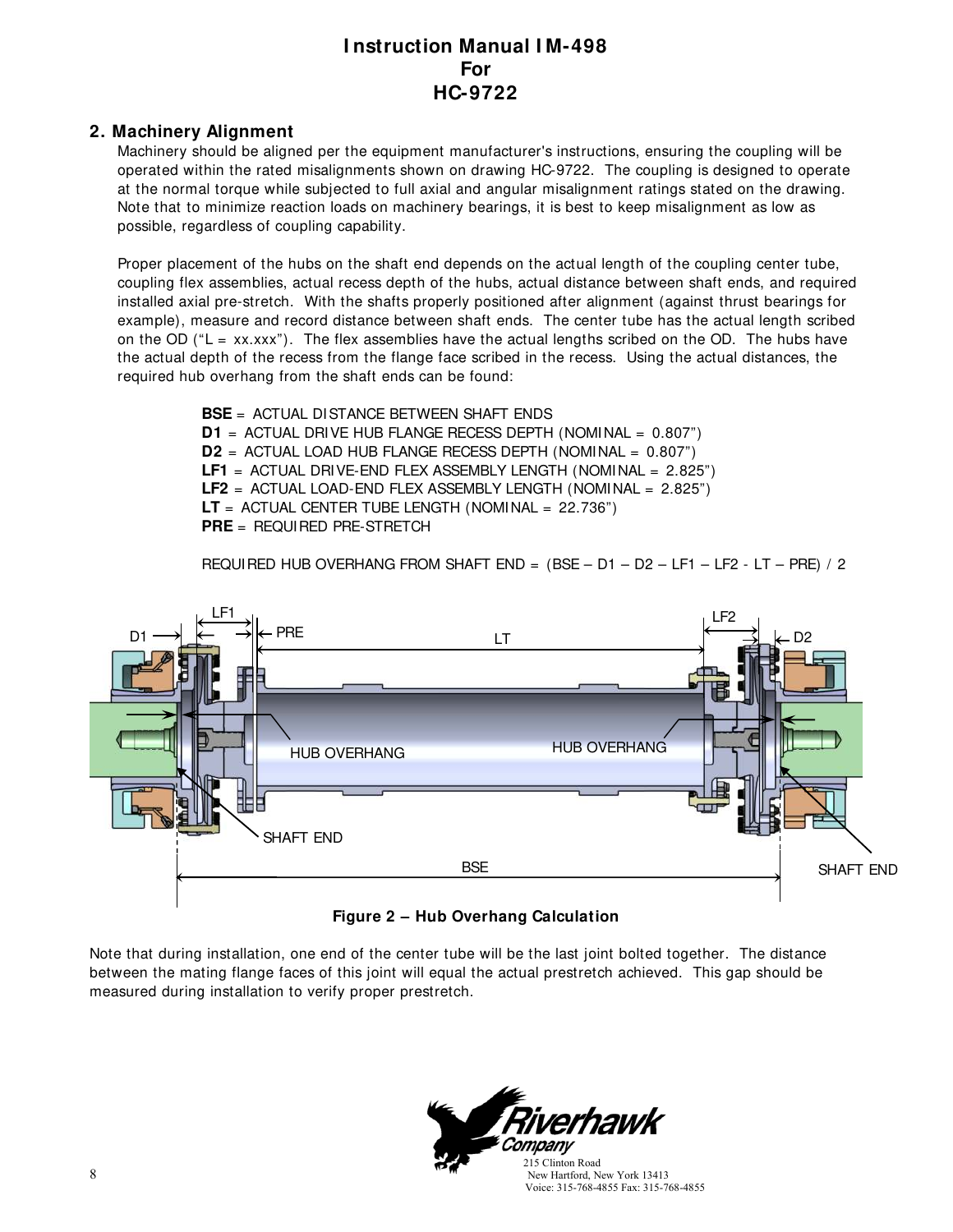#### **3. HTC/ Hub Assembly I nstallation**

This section describes how to install the HTC onto the hub and then the HTC/hub assembly onto the shaft.

#### **3.1 Hub and Shaft I nspection**

Inspect the hub and shaft to assure that they have been machined to the proper tolerances. The HTC should slide onto the hub with a sliding or light press fit. The hub should fit the shaft in the same manner. Remove any burrs or proud metal that could interfere using a white India Stone.

#### **3.2 Cleaning**

The hub OD, ID and the shaft OD must be smooth and free of debris. Clean using a solvent that leaves no residue such as acetone. Cleaning of these surfaces is especially important because contamination can make the surfaces slippery and cause the surfaces to slip prematurely during operation. Take special care to remove any thick oils or waxes using a solvent.

#### **3.3 Mount HTC on Hub.**

Usually you will receive the HTC and Hub already assembled together. If the HTC and hub are already assembled go to Section 3.3.3. If they are not together, assemble them as follows. Note the HTC and Hub have been factory balanced as an assembly. Each is marked with a part number similar to 7500995-X where X is the serial number. The serial number on the hub must match the serial number on the HTC in order to ensure proper balance.

3.3.1 Remove the vent plugs (see Figure 1a). Tighten the retraction screws to 10-15 ft-lbs. Be sure the gap is closed (see Figure 3a).

3.3.2 Put the hub face down on a table. Align the match marks on the collet, Hub, and HTC to as shown in Figure 3a to ensure proper balance. Slide the HTC onto it until stop as shown in Figure 3b. Be sure to slide the HTC onto the hub evenly as there may be a slight interference fit. Always push on the COLLET, not on any other component of the HTC when sliding the HTC on hub.



 215 Clinton Road New Hartford, New York 13413 Voice: 315-768-4855 Fax: 315-768-4855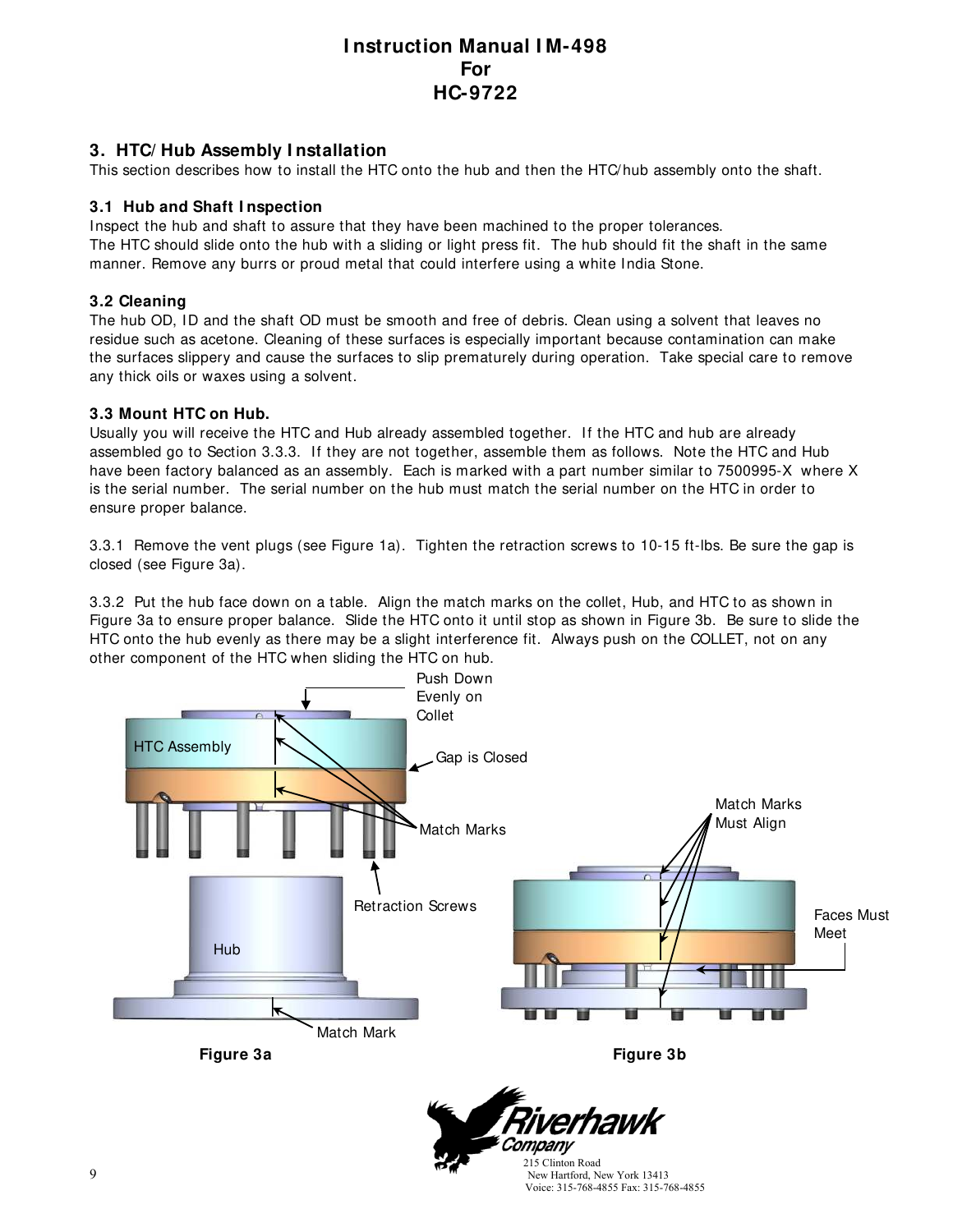3.3.3 Remove the retraction screws.

3.3.4 Verify that the match marks are properly aligned as in Figure 3b.

3.3.5 If the HTC is loose on the hub, lightly hand tighten the socket head set screws (retention screws) just until the HTC will no longer rotate on the hub. This will allow you to handle the assembly without the match marks becoming misaligned. Note - if you over tighten these screws the assembly will not fit onto the shaft.

3.3.6 Again verify the match marks are aligned as in Figure 3b.

#### **3.4 Mounting the HTC/ Hub Assembly on the shaft**

3.4.1 Gently slide the hub onto the shaft until the face of the shaft is flush with the face of the flange.



**Figure 4 - Shaft Assembly Cross-section**

3.4.2 Verify all (8) retraction screws have been fully removed.

3.4.3 Turn the HTC/Hub assembly so that the hydraulic ports are at the 12 and 6 o'clock positions. This will facilitate draining of the oil in latter steps. Remove vent plugs from both ports if not already done.

3.4.4 Thread the Hydraulic Port Adapter fitting ( Riverhawk PN 2001992) into one of the hydraulic ports on the HTC as shown in Figure 5. The fitting can be used in either port.

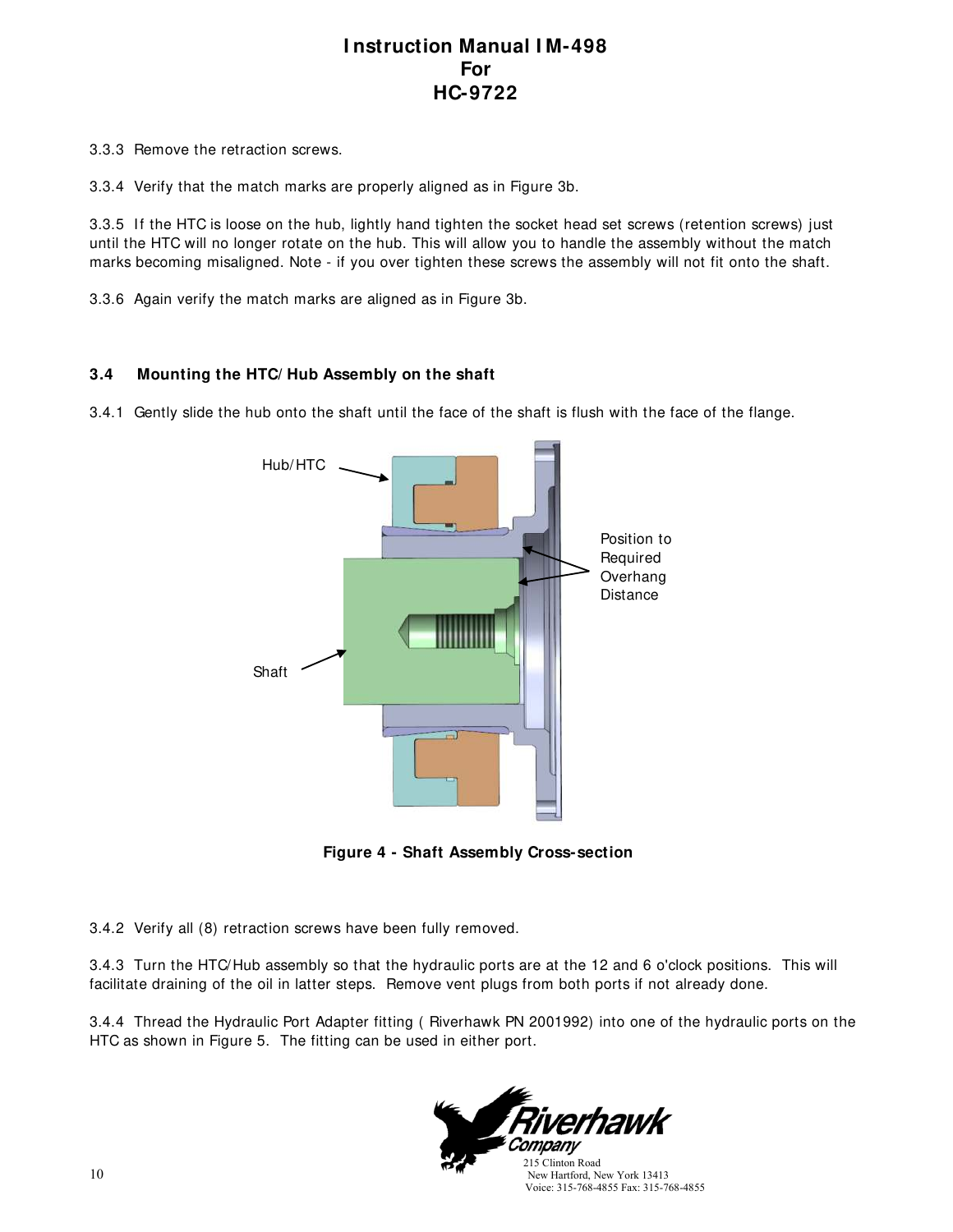

**Figure 5 – Port Fittings**

3.4.5 Thread a Hydraulic Plug 2001299 into the other hydraulic port located 180° from the Port Adapter Fitting.

3.4.6 Attach Riverhawk pump kit MP-4910, or MP-2349, or equivalent to the Port Adapter Fitting.

3.4.7 Slowly apply hydraulic pressure and stop the pump when the hub will no longer turn on the shaft by hand. This is known as the "first grip" position and is important for correctly setting the HTC. Note and record the pump pressure setting at this first grip position.

3.4.8 Release the pump pressure to allow the hub to move freely on the shaft end again.

3.4.9 Re-position the hub on the shaft end in the correct position (hub recess face overhang from the shaft end) for proper alignment as described in Section 2.0.

3.4.10 Slowly pump to apply hydraulic pressure and stop when the first grip pressure setting last noted is achieved. Maintain this position by holding the hydraulic pressure for the next step.

3.4.11 The proper setting of the HTC is accomplished by the separation or gap between the two halves of the clamp (see Figure 1a). A special Gap Tool (Riverhawk PN 7501223) has been provided to facilitate this setting. Be sure you maintain the First Grip Position from the previous step until the tool is in place. Thread the gap tool into one of the retraction screw holes until the outer sleeve aligns with the first scribe line on the rod (see Figure 6a). The tool is spring loaded so you will need to push and turn in order to start the thread.



 New Hartford, New York 13413 Voice: 315-768-4855 Fax: 315-768-4855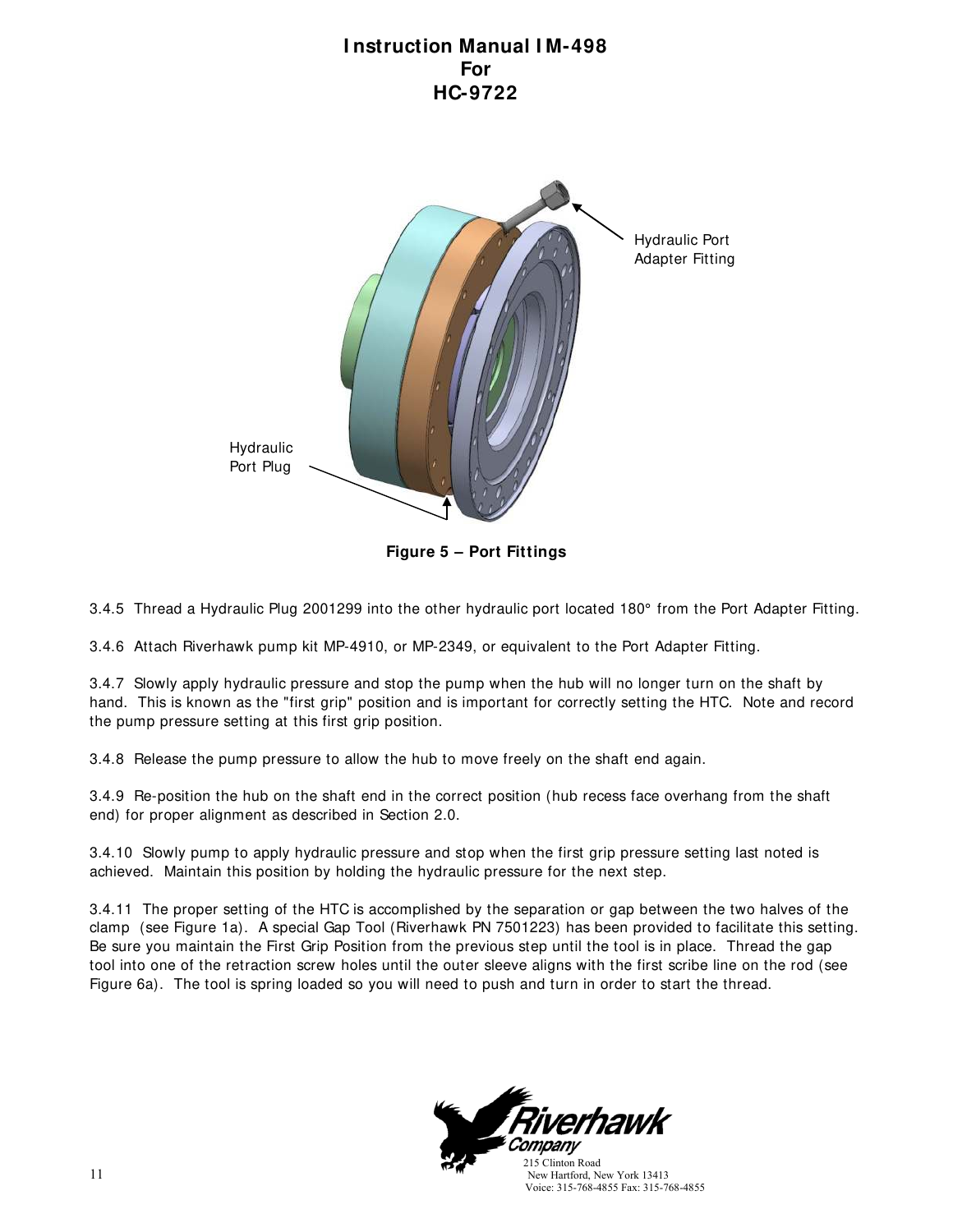

3.4.12 Apply more hydraulic pressure. The HTC halves will separate causing the outer sleeve of the tool to move towards the second scribe line on the rod. When the outer sleeve is aligned with the second scribe line as shown in figure 6b, stop the hydraulic pump while holding pressure. This is the final position of the clamp. Hold hydraulic pressure here for the next step.

Note: The Gap Tool is supplied so that proper gap on the HTC can be set through the hub flange. In the event that the gap tool is unavailable, the actual gap can be measured with gage pins or a caliper. Measure the Gap for the "First Grip Position" in step 3.4.7 above. Add **0.238 inches** to that measurement to calculate the Total Required Gap. Apply hydraulic pressure while monitoring the gap until the measurement is equal to the Total Required Gap.



Voice: 315-768-4855 Fax: 315-768-4855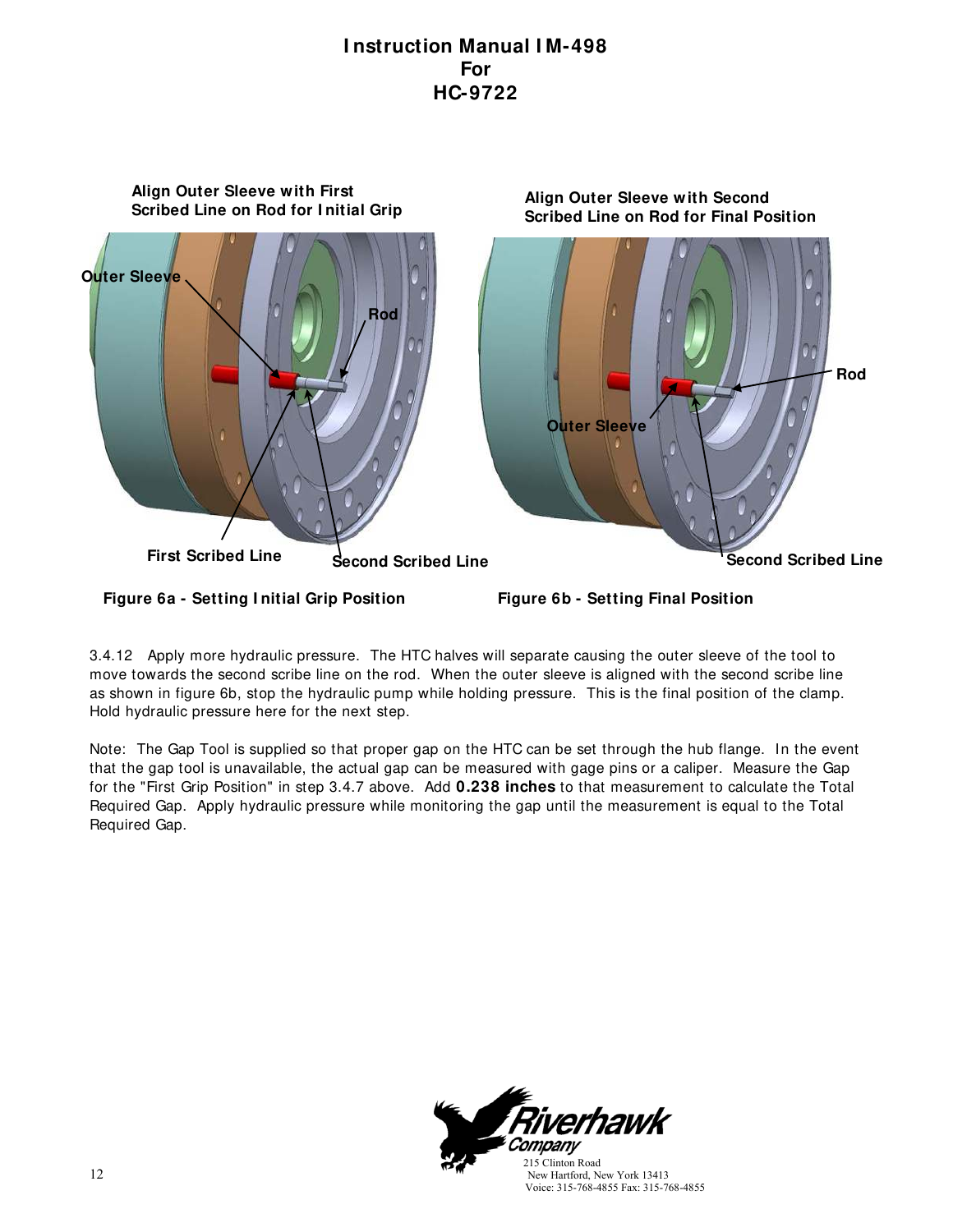3.4.13 Tighten the eight retention screws (socket head set screws) hand tight with a hex wrench. The screws are accessed through the flange face as shown in Figure 7.



**Figure 7 – Tightening Retention Screws**

3.4.14 Release the hydraulic pressure from the pump.

3.4.15 Remove the gap setting tool.

3.4.16 Place a drain pan under the HTC and remove the hydraulic plug and then the adapter fitting. Allow hydraulic oil to drain from the HTC. Blow compressed air (100 psi max) into the top port to fully drain the oil. Failure use compressed air to blow out oil will leave residual oil in the clamp and may cause problems with the balance of the unit.

3.4.17 The retraction screws, hydraulic plugs, adapter fitting, and gap tool will be required for future removal and installation of the clamp. Store them where they will not be lost.

3.4.18 Place vent plugs 2002429 in both hydraulic ports after all oil is drained (see Figure 1a).



13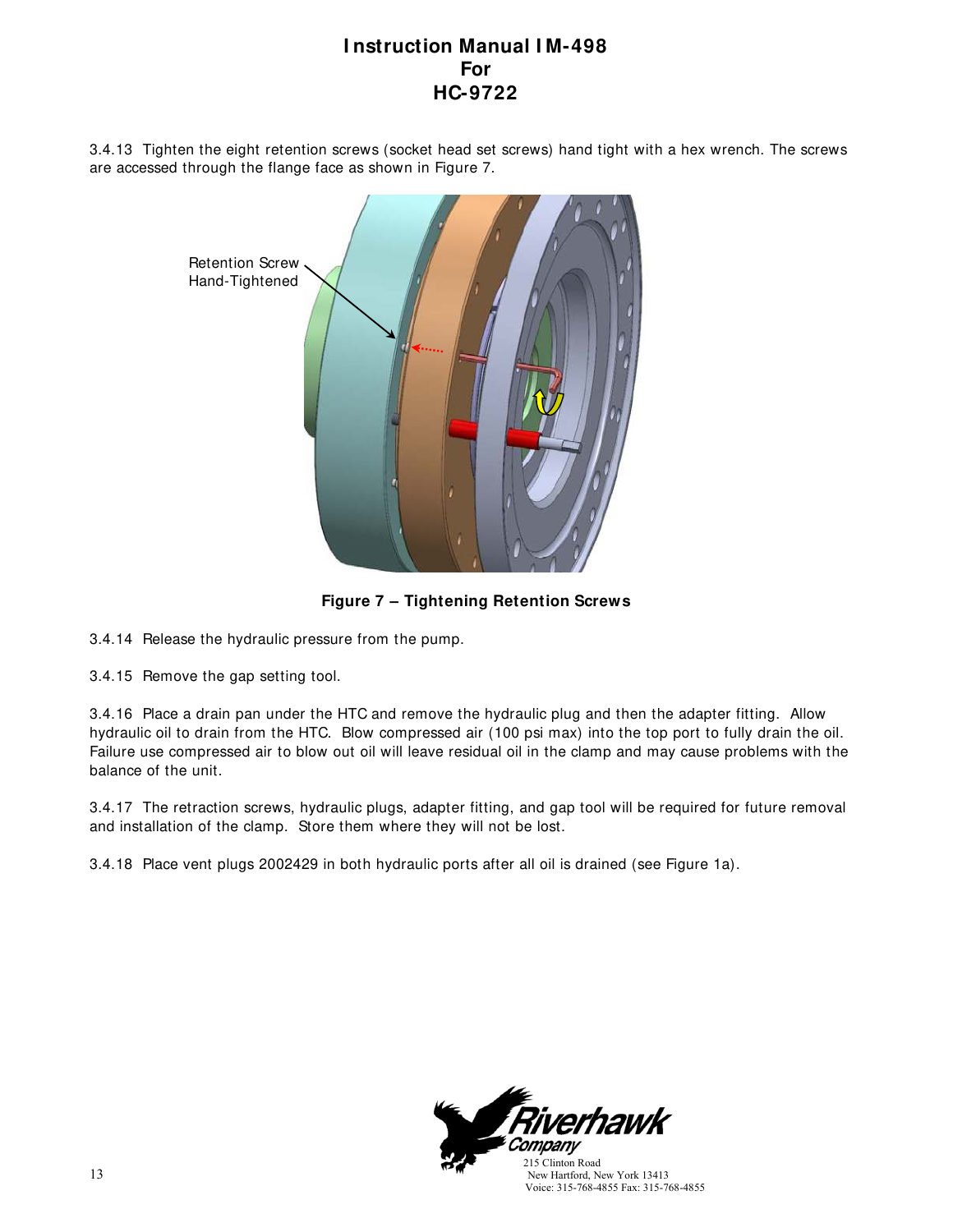#### **4. Coupling Flex Assembly and Center Spacer Tube I nstallation**

This section contains the installation procedure for the two flex assemblies and the center spacer tube between the two hubs. Prior to installation, verify that the hubs are located in the proper position on the shaft ends based on actual lengths and actual distance between shaft ends (see Section 2.).

#### **4.1 Flex Assembly I nstallation**

4.1.1 Install one flex assembly onto the hub as shown in Figure 8 aligning the holes using Qty (4) bolts and nuts spaced 90 degrees apart. Tighten the bolts/nuts a few turns at a time in a criss-cross pattern to seat the pilot evenly. Install the remaining bolts and nuts and torque evenly in a criss-cross pattern to the torque shown on drawing HC-9722.

#### 4.1.2 Repeat for the opposite shaft.

u



**Figure 8 – Flex Assembly I nstallation on Hub Flange**



**Figure 9 – Flex Assembly I nstalled**

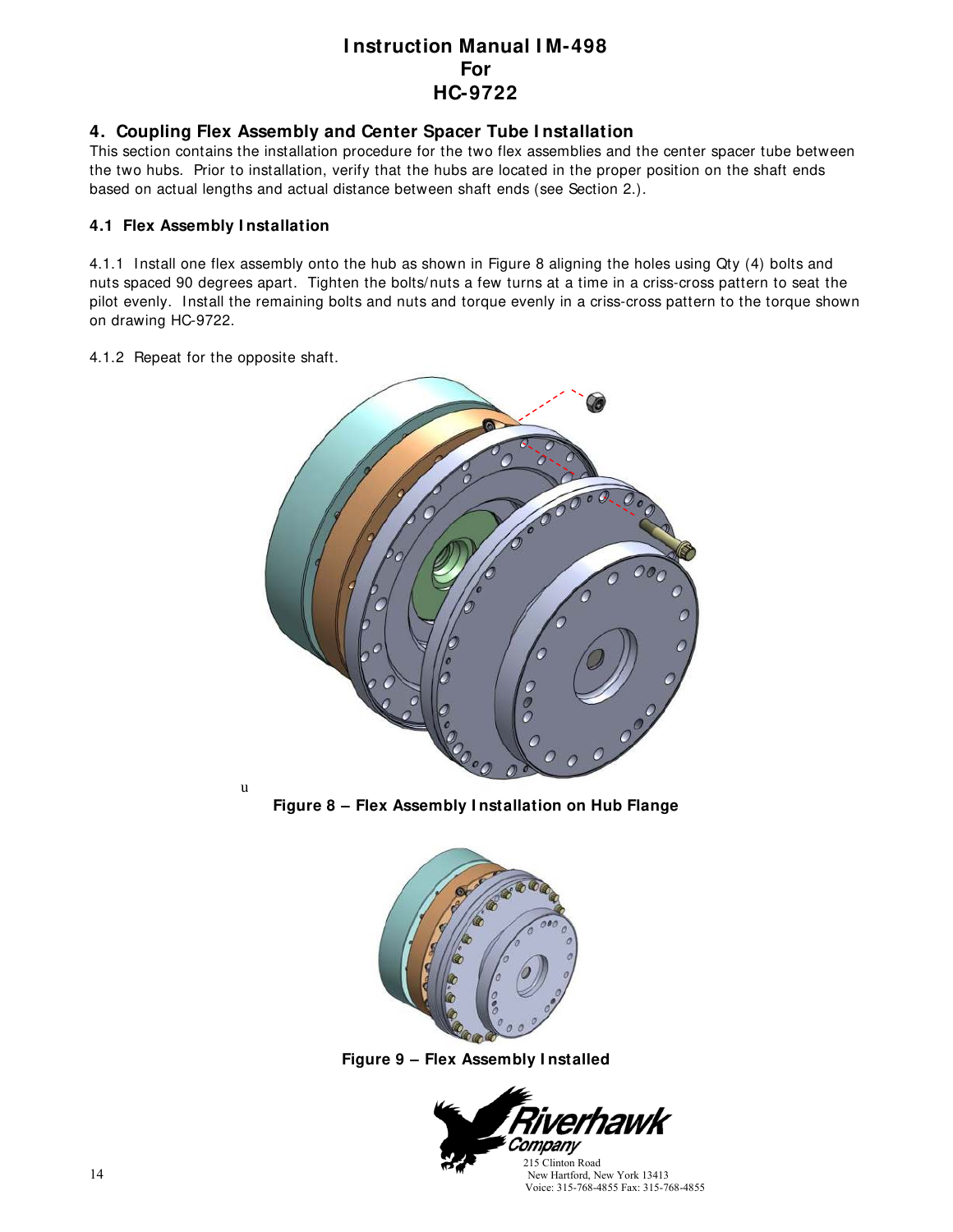#### **4.2 Center Spacer Tube I nstallation**

The center spacer tube fits between flanged ends of the flex assemblies. Verify that the piloting rings at the flanged ends of the flex assemblies are retracted (see Figure 12). Follow instructions in Section 5.1.2 if the rings need to be retracted.

4.2.1 Slide the center tube between the flex assemblies as shown in Figure 10.

4.2.2 Rotate the tube to line-up match-mark on the flange OD with the match-marks on the flex assembly OD, and align the holes using Qty (3) bolts spaced 120 degrees apart, as shown in Figure 11. The match-marks must be aligned to ensure access to the jacking holes used during removal.

4.2.3 While supporting the weight of the tube, tighten the bolts/nuts a few turns at a time in a criss-cross pattern to draw the piloting ring over the tube flange evenly (see Figure 13). Install the remaining bolts and nuts and torque evenly in a criss-cross pattern to the torque shown on drawing HC-9722.



**Figure 10 – Slide Center Spacer Tube Between Flex Assemblies**

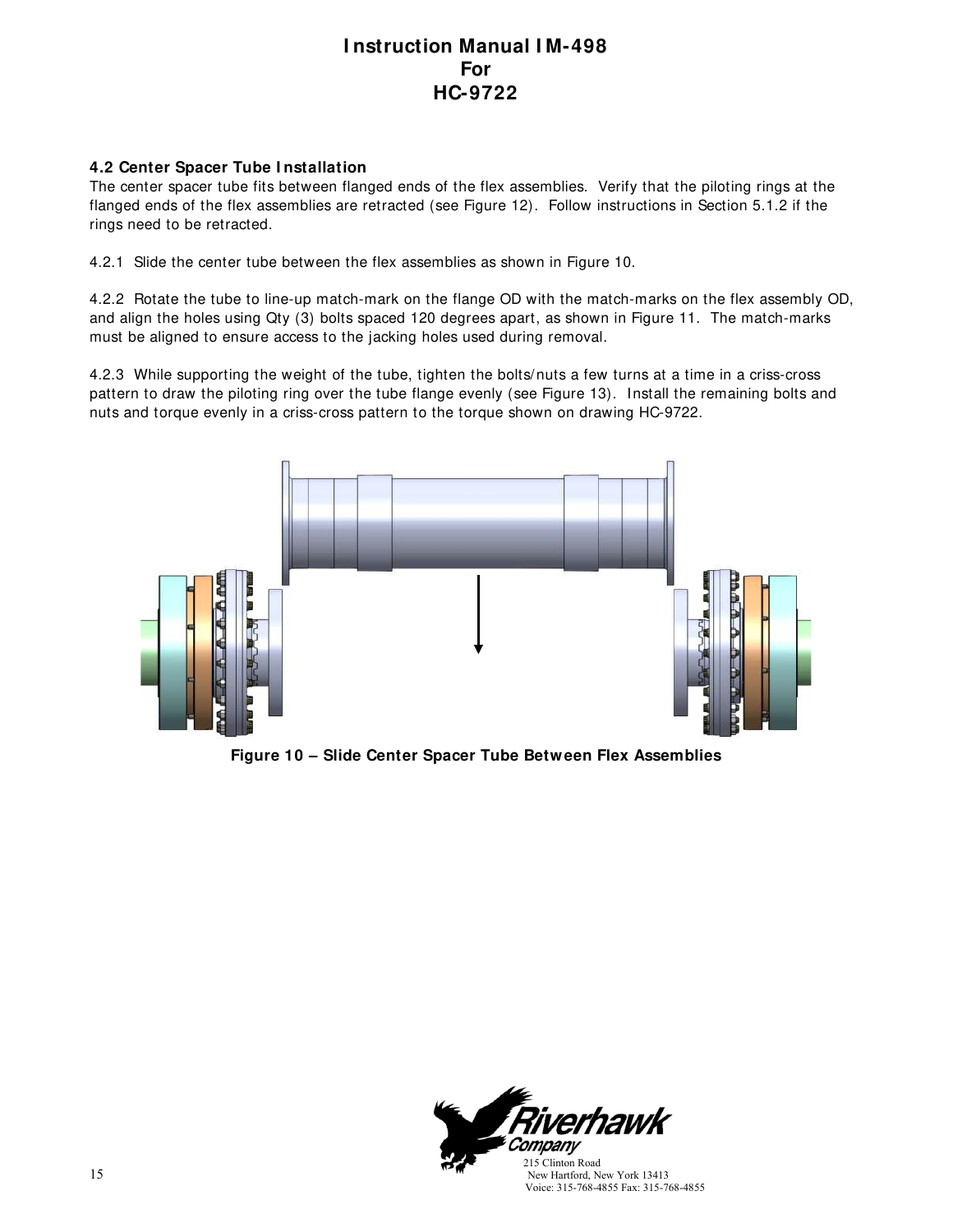

**Figure 11 – Align Tube to Flex Assembly**



New Hartford, New York 13413 Voice: 315-768-4855 Fax: 315-768-4855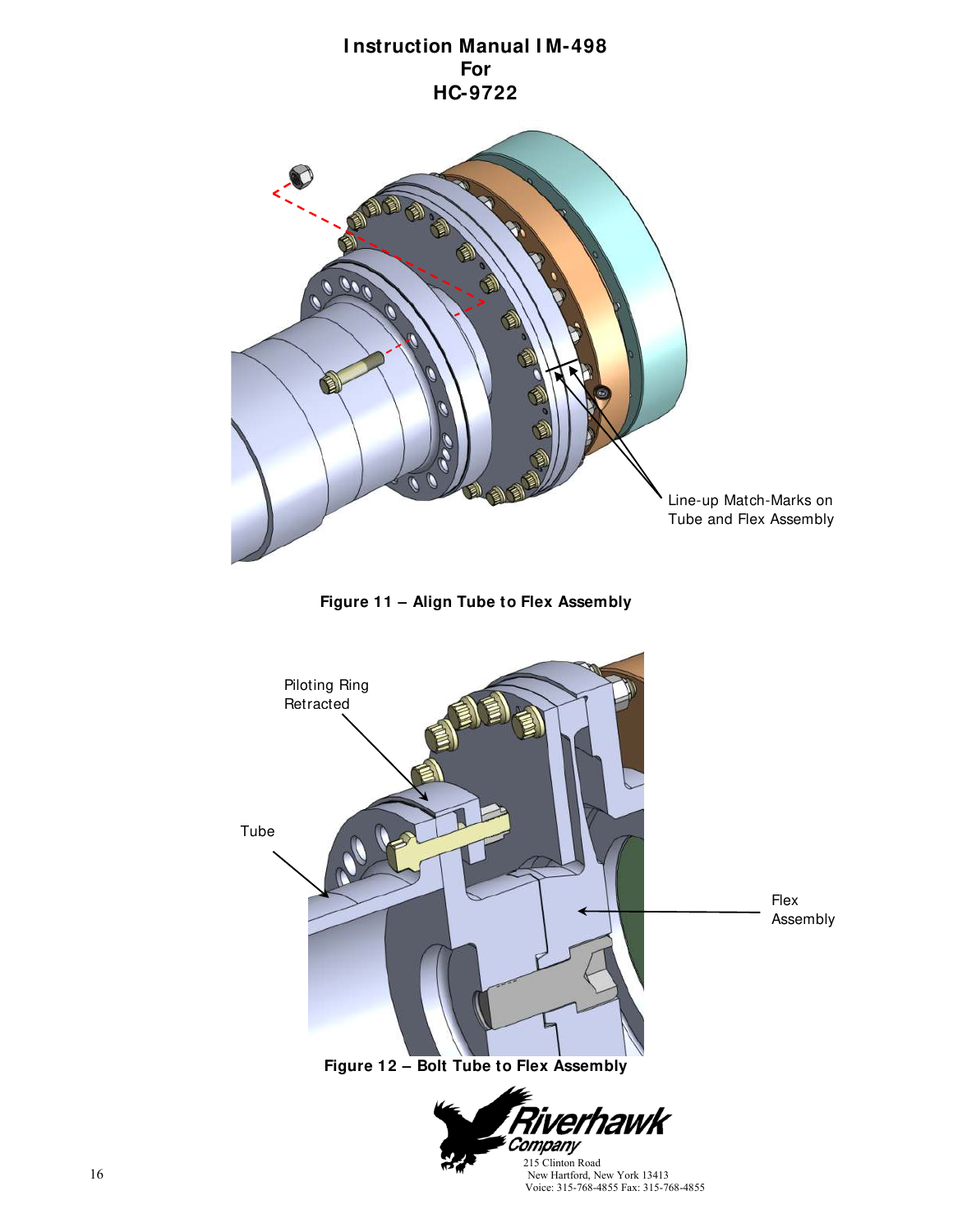

**Figure 13 – Piloting Ring Fit Over Tube OD**

4.2.4 Rotate the equipment as required to line-up the match-mark on the opposite end of the tube with the match-mark on the mating flex assembly.

4.2.5 Measure the gap between the flange faces. This gap distance is the actual prestretch that the coupling will have when installed (see Figure 14). Verify the prestretch is as required.





4.2.6 Bolt the tube to the flex assembly using same procedure as the first end.

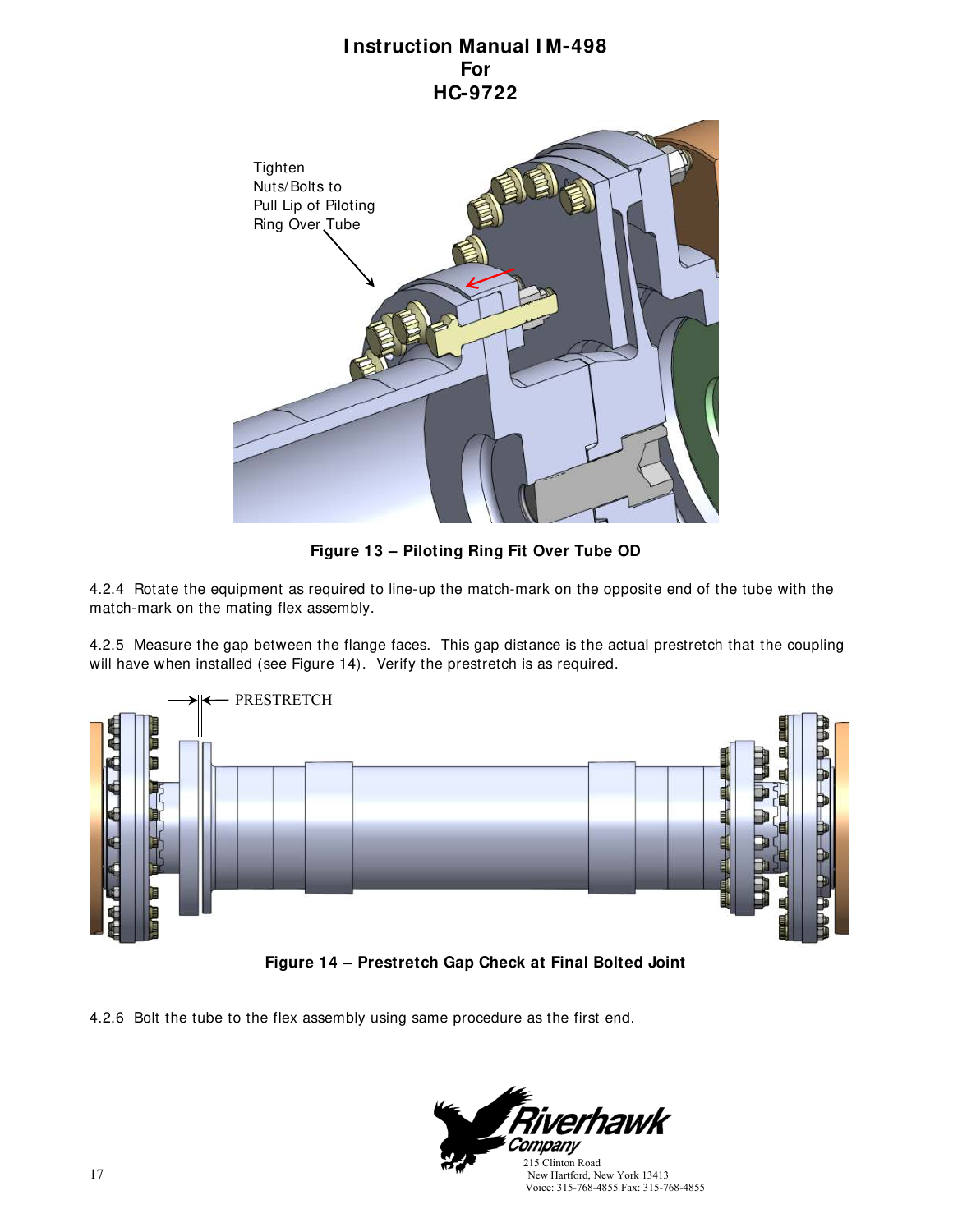#### **5. Center Spacer Tube and Flex Assembly Removal**

This section describes the removal procedure for the center spacer tube and the flex assemblies.

#### **5.1 Center Spacer Tube Removal**

5.1.1 While supporting the tube weight, remove all bolts and nuts at one flanged end of the center tube. Store the removed bolts together, and the removed nuts together as they are supplied in weight-matched sets.

5.1.2 Insert (3) of the removed 3/ 8-24 bolts in the jacking taps of the joint as shown in Figure 15. Turn the bolts in an even criss-cross pattern to retract the piloting ring away from the tube (see Figure 16). When the lip of the piloting ring is just past the mating faces, such that the tube can be removed, stop retracting and remove the bolts from the jacking taps.



**Figure 15 – Bolts in Jacking Taps for Tube Removal**

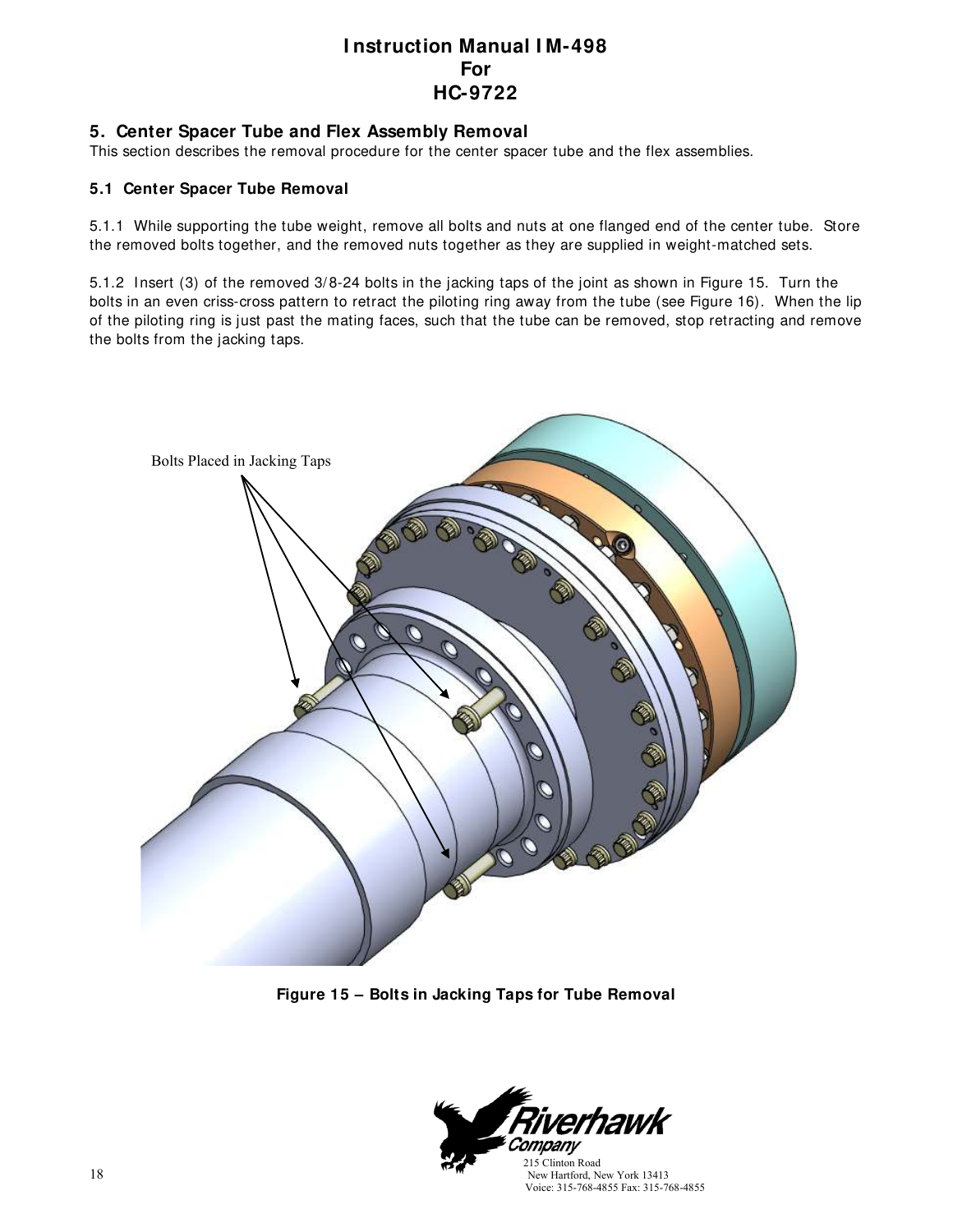

**Figure 16 – Retraction of Piloting Ring**

- 5.1.3 Repeat removal of the hardware and retraction of the piloting ring at the other end of the tube.
- 5.1.4 Slide the tube out as shown in Figure 17.



**Figure 17 – Center Tube Removal**

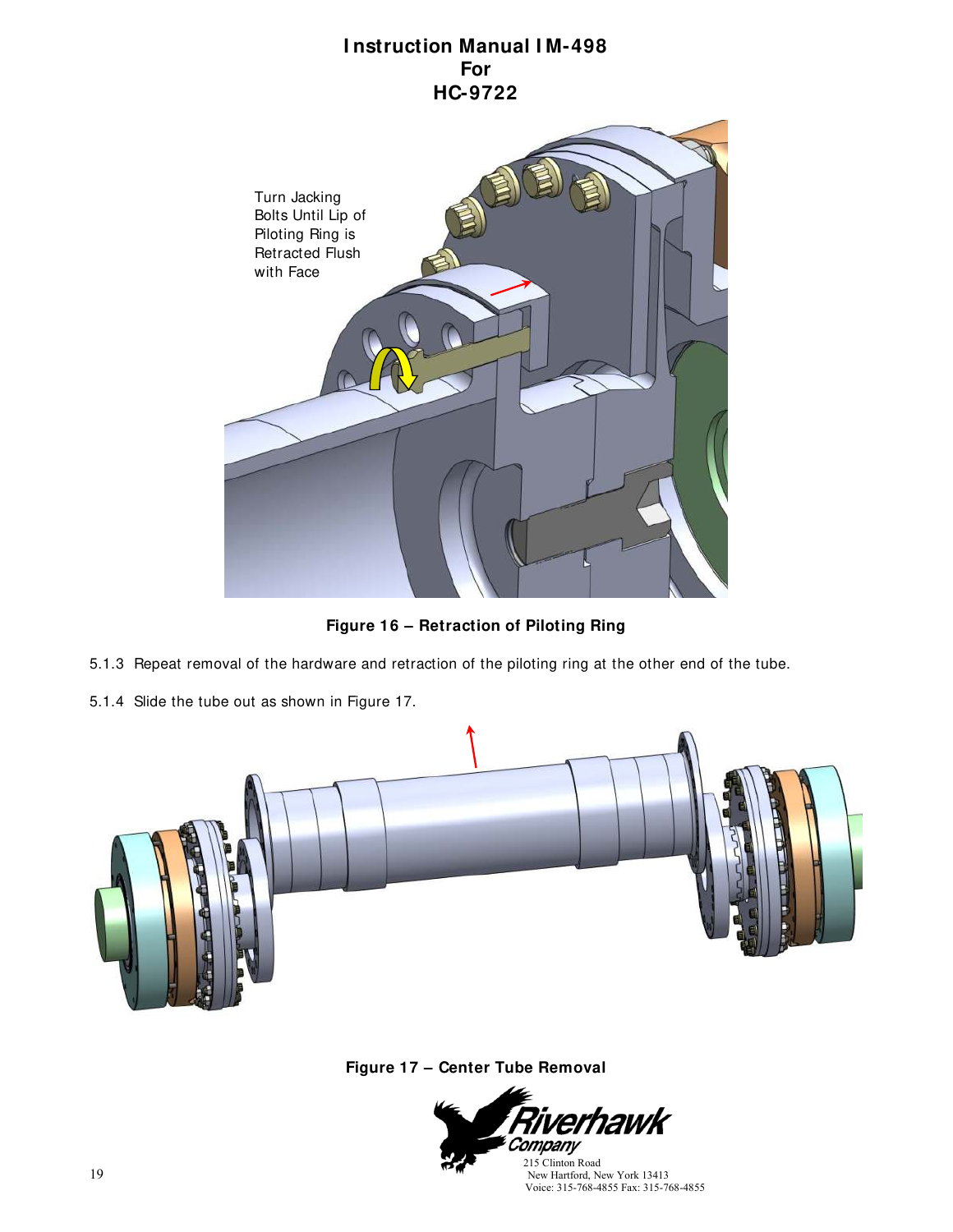#### **5.2 Flex Assembly Removal**

5.2.1 Remove all nuts and bolts attaching the flex assembly to the hub. Store the removed bolts together, and the removed nuts together as they are supplied in weight-matched sets.

5.2.2 Insert (3) of the removed 5/ 16-24 bolts in the jacking taps of the joint as shown in Figure 18.



**Figure 18 – Screws in Jacking Taps for Flex Assembly Removal**

5.2.3 While supporting the flex assembly weight, turn the bolts in an even criss-cross pattern to dis-engage the assembly from the hub, as shown in Figure 19. Remove the bolts from the taps.

5.2.4 Repeat for the flex assembly at the opposite hub.



20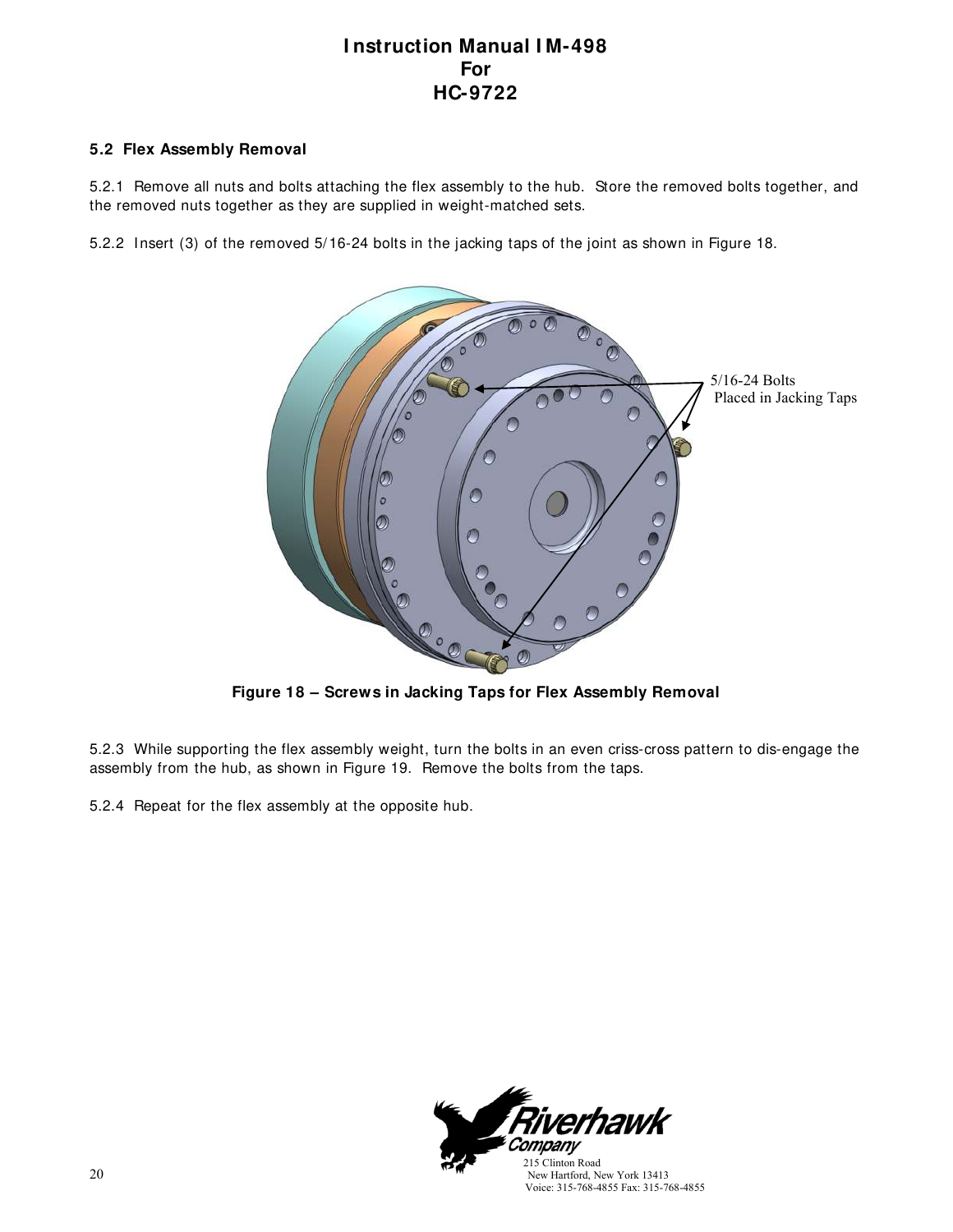

**Figure 19 – Use of Jacking Bolts to Disengage Pilot Fit**



**Figure 20 – Flex Assembly Removed**

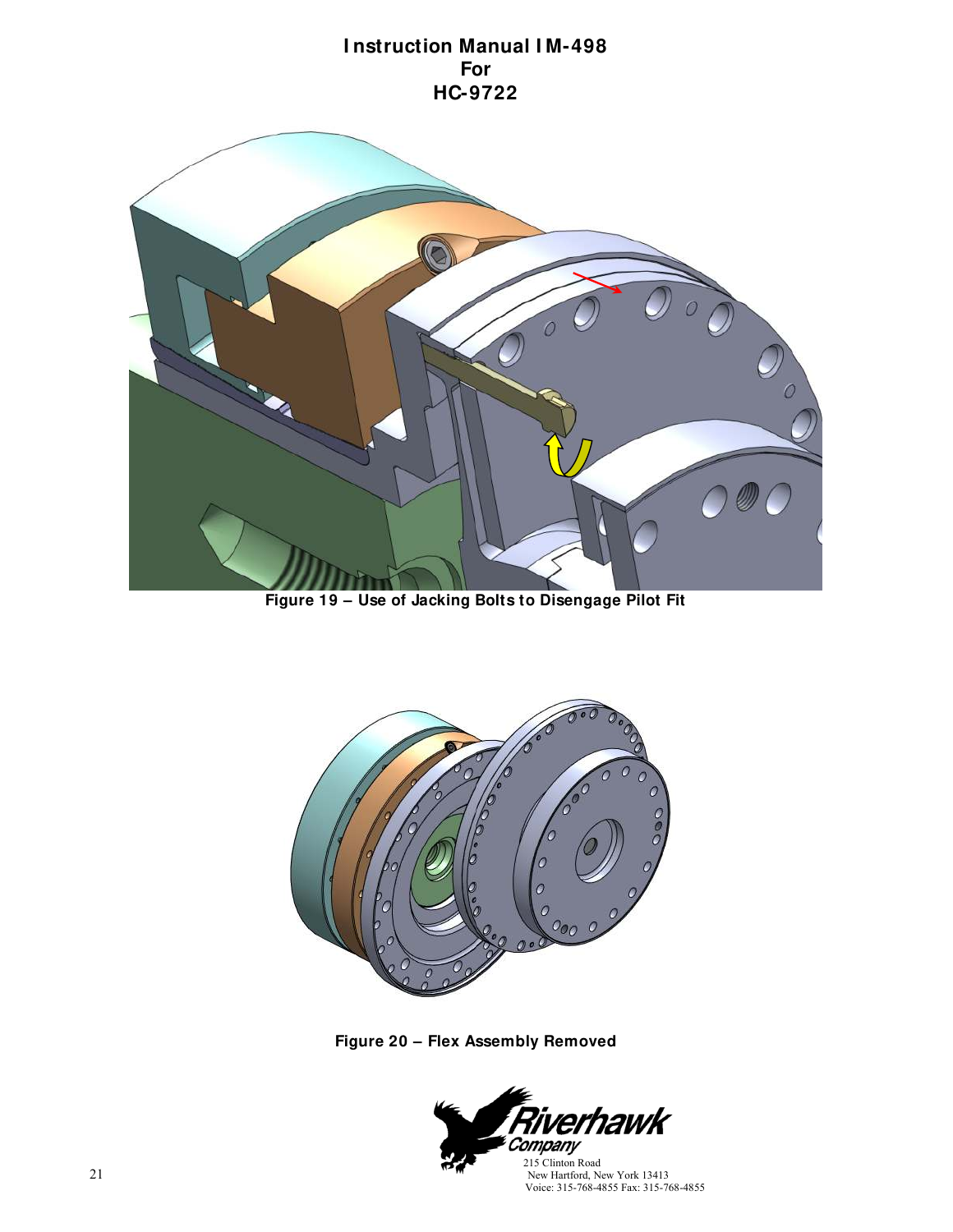### **6. Removal of HTC/ Hub Assembly**

This section explains how to remove the HTC/Hub assemblies from the shafts.

- 6.1 Remove vent plugs from both hydraulic ports.
- 6.2 Install the hydraulic adapter in one port as in Figure 5.
- 6.3 Install one hydraulic plug in the opposite port on the HTC.

6.4 Connect the hydraulic pump and slowly apply pressure while attempting to loosen one of the retention set screws by hand with a hex wrench. The retention set screws are accessed thru the face of the flange as shown in Figure 21. As soon as the screw is free to rotate stop the pump and hold the pressure.



**Figure 21 – Loosen Retention Screws While Pressure is Applied**

**Caution - Over stroking the HTC will cause damage to it. Stop increasing pressure the moment the retention screws are free to turn. Do not, under any circumstances, exceed 8,000 psi hydraulic pressure. Normal pressure required ranges from 4,000 – 6,000 psi.**

6.5 Remove all of the retaining screws (8). Save retaining screws for future use. Do not mix with retaining screws from other units. Screws are weight matched in sets of (8) for proper balance.

6.6 Release the hydraulic pressure. Allow 20 seconds or more for the clamp to close and oil to drain back into the pump. The HTC/Hub assembly should now be loose on the shaft.



 New Hartford, New York 13413 Voice: 315-768-4855 Fax: 315-768-4855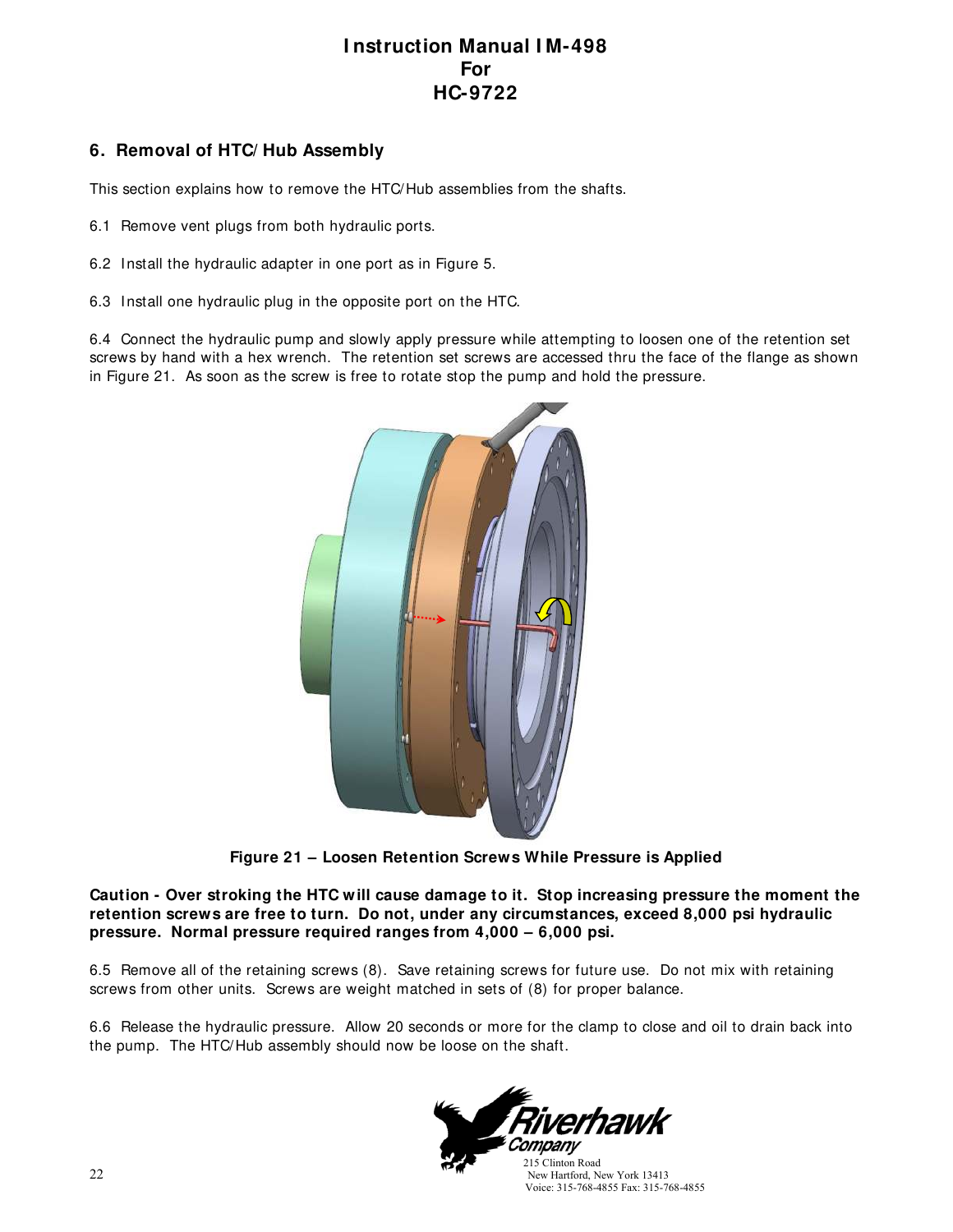**Warning**: **Crush hazard, Keep fingers and objects out of the gap when releasing pressure.**

**Caution: Watch while pumping.**

- **Do Not apply more than 8,000 psi.**
- **Make sure that all set screws are fully retracted before releasing the pressure.**

6.7 If the hub does not slide easily on the shaft, the HTC may not be fully closed. Make sure the retention screws are completely loosened. Install the (8) retraction screws (see Figure 22). Tighten the retraction screws to 10 ft-lbs. The retraction screws will draw the clamp closed and loosen the hub on the shaft.



**Figure 22 – Using Retraction Screws to Collapse HTC**

6.8 You may partially activate the clamp for the purpose of lifting the hub/HTC assembly without the hub sliding off. Remove the retraction screws. Re-install and tighten the retention screws evenly using only hand torque. This will partially open the gap and cause the HTC to grip only the hub, not the shaft, so it won't slide off the hub during lifting and handling.

6.9 Remove hydraulic connections, plug, and adapter fitting. Catch any residual hydraulic fluid with a drain pan or rag. Add vent plugs back into both hydraulic ports.

6.10 Carefully slide the hub assembly off the shaft.

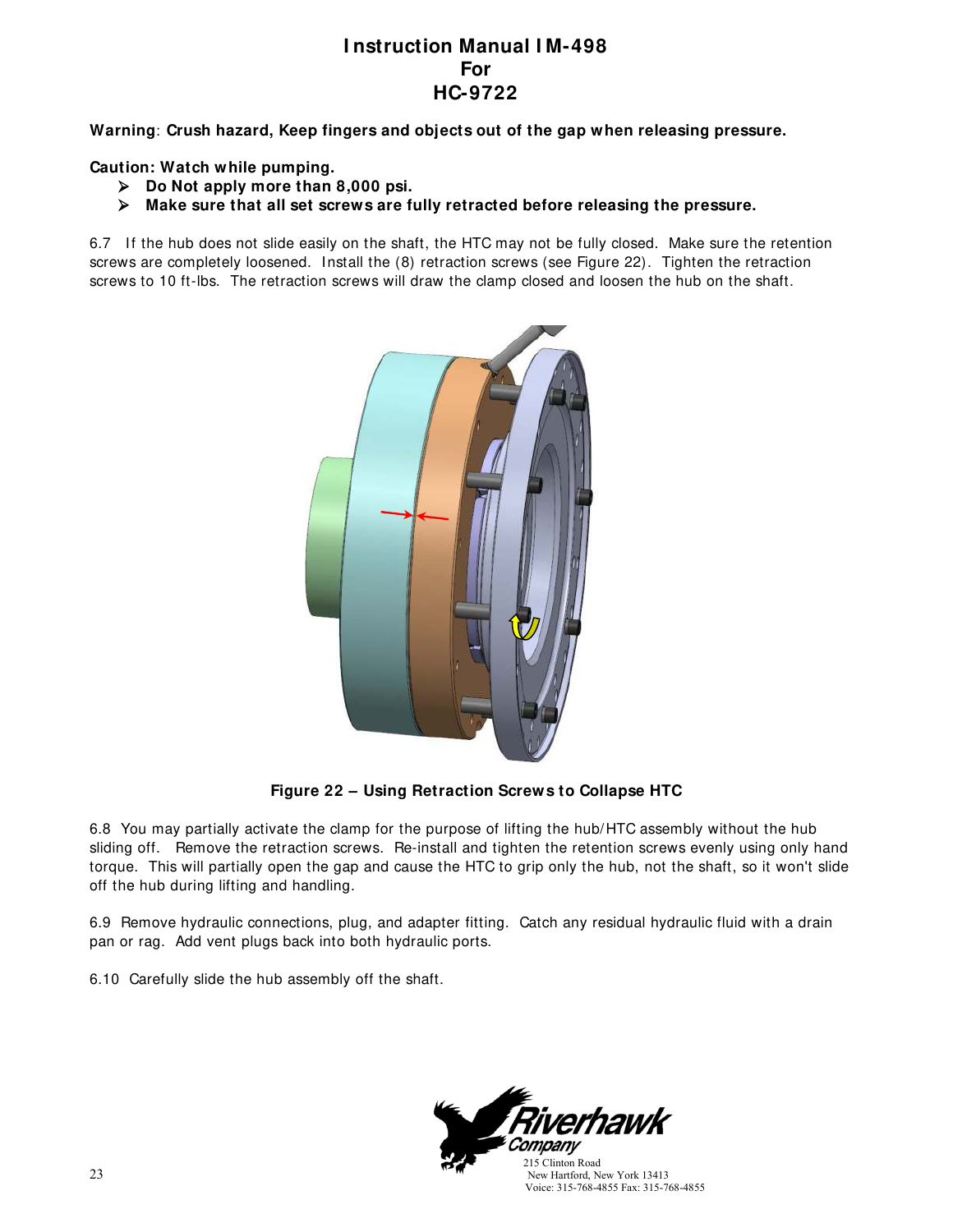

**Figure 23 – Hub/ HTC Assembly Removed from Shaft**

6.11 Repeat the procedure above for the other shaft end.